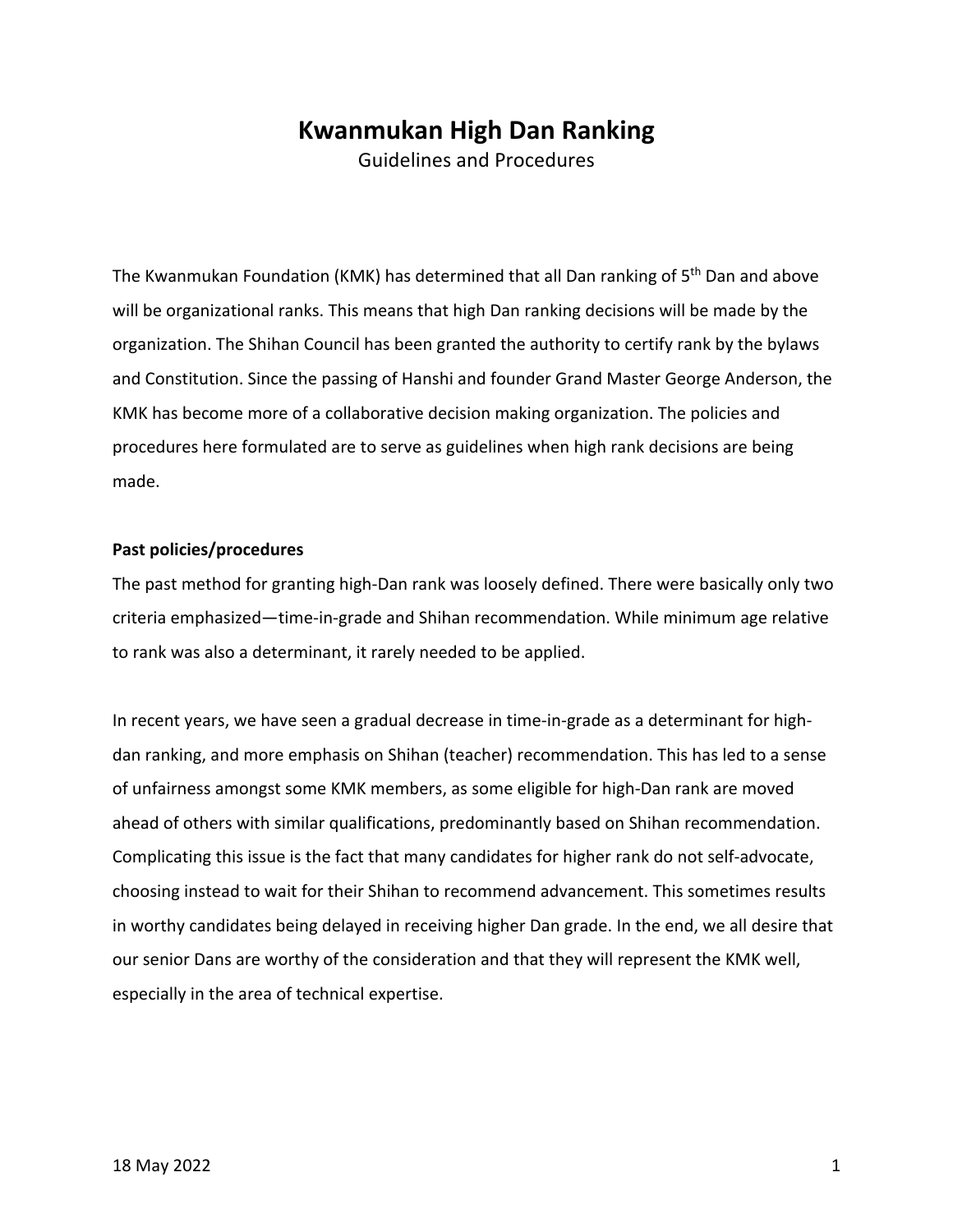## **Some issues to consider**

The current state of affairs is clouded by the Pandemic of recent years. Alongside that externality, there are some ongoing trends and issues that should be brought to light.

## • **Root causes**

- $\circ$  It is recognized that there is not a nefarious motivation of individual teachers to put their students into higher ranks.
- $\circ$  As time passes, things change and the KMK must discern how those changes may impact the sustainability of the organization.
- $\circ$  An emphasis on continuing education and individual growth is the desired end for all KMK members, high-Dans, lower-Dans and kyu ranks.

## • **Aging problem**

- $\circ$  The original inner circle is aging. This must be acknowledged and understood, especially as it relates to technical aspects of the KMK (the purview of the Shihan Council).
- o We must ensure that newer high-Dan KMK members are prepared, both technically and otherwise, for their future leadership roles.
- $\circ$  We must do all we can to create a culture that makes it easy for future leaders to enjoy a productive and meaningful working relationship with all members of the KMK, but especially their peer group.
- o We need to be aware of generational changes as a new group of leaders emerges; this, in part, means more group- and peer-based decision making.

## • **Past and futures**

- o Hanshi Anderson often referred to the need to 'work the system.' As the organization grows and adapts to new leadership, a deep understanding of the system is imperative.
- o The recent teacher training conducted by Hanshi Patrick Hickey in the first half of 2021 demonstrates one way to ensure the 'system' is passed on.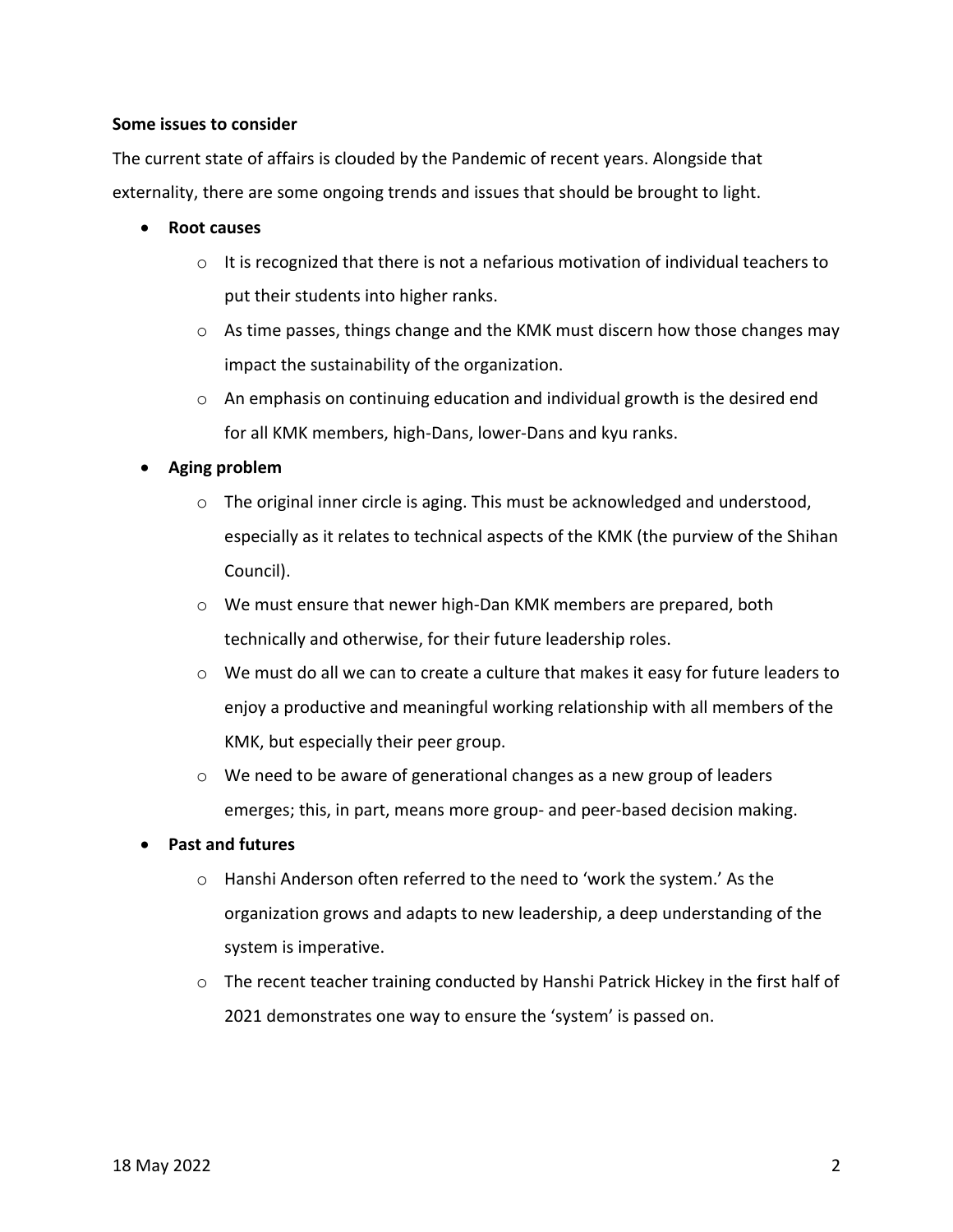- o The KMK 'system' is integrated and related and well documented. Many of the things that serve to connect various aspects of the KMK emerge for the individual over time, as one's training in the martial arts progresses.
- o It is necessary that ranking be viewed as an objective activity as much as is possible. This means the criteria for achieving high Dan ranking must be clearly articulated, understandable, fair and adaptable to unusual circumstances.
- $\circ$  Given that rigid policies and procedures can sometimes prove to be dogmatic and ultimately detrimental, any structure must accommodate as many possible eccentricities as possible; a structure for accelerated high-Dan promotions is included herein.

## **The Shihan Council**

The Shihan Council is granted the authority to determine all organizational ranking of 5<sup>th</sup> Dan and above, including review of the candidate. While this is not new, sometimes ranks are granted without adequate review of the candidate and acknowledgement of the candidates personal interests or circumstance. To help the members of the Shihan Council fairly and adequately evaluate a candidate's promotion, and to ensure candidates view the process as fair and equitable, the following structure is recommended.

# **The Four Functions of High-Dan (5th and higher) Promotion**

- 1. The Curriculum Development Function
- 2. The Education and Training Function
- 3. The Evaluation Function
- 4. The Certification Function

All functions will be temporary committees whose membership will change as conditions dictate, except for the final decision-making and certification, which is the purview of the Shihan Council. There are adequate checks and balances in the process to ensure the process is fair and equal.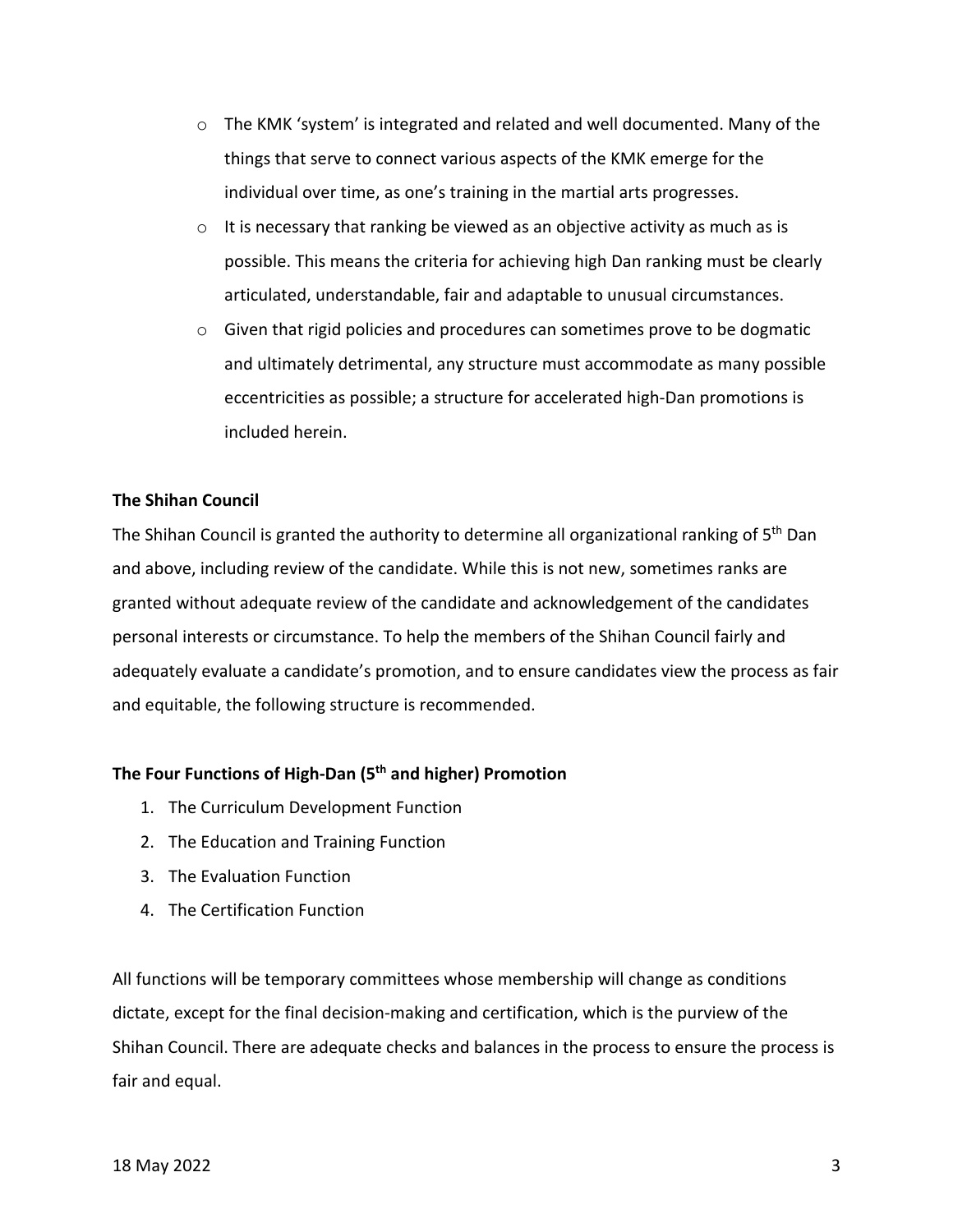#### **Curriculum Development**

This committee will be tasked with designing an individual-specific curriculum for a high-Dan candidate. It is assumed that if an individual has reached the level of  $4<sup>th</sup>$ -Dan, they know the system well enough so that future education can be individualized. The curriculum committee, working in concert with the candidate, will design a program to help the candidate achieve her/his desired goals, while at the same time ensuring adherence to core KMK principles and concepts. Once established, this education plan will guide the candidates training activities until the time of their promotion. This does not mean the candidate cannot continue to train as they have up to this point, just that the new plan will help the candidate achieve her/his desired aims. The plan created by this committee is to be known as a Continuing Education (CE) plan.

#### **Education and Training**

This committee will also be set up individually for each candidate. Members of this group will be selected based on their expertise, experience and knowledge as it relates to the plan developed by the curriculum committee. Sometimes it may be necessary to utilize resources that may include outside parties, e.g. if the candidate wants to pursue coaching, special needs, teaching, etc. While the KMK is vast in experience, sometimes we may have to draw on affiliated experts to help a candidate achieve their goals. This committee will gather and provide the resources necessary and be actively involved in the training necessary for the candidate to achieve the goals set out in the CE plan.

#### **Evaluation**

The evaluation committee will monitor a candidates progress as it relates to the CE plan on an ongoing basis. If necessary, working with the candidate and the curriculum and education and training committees, this committee may suggest to alter or evolve the CE plan as required. Typically, it is envisioned that this could include additional study areas that may help the candidate. It will be necessary for this group to remain in close contact with the candidate to gauge progress and ultimately to recommend the candidate to the certification committee for rank.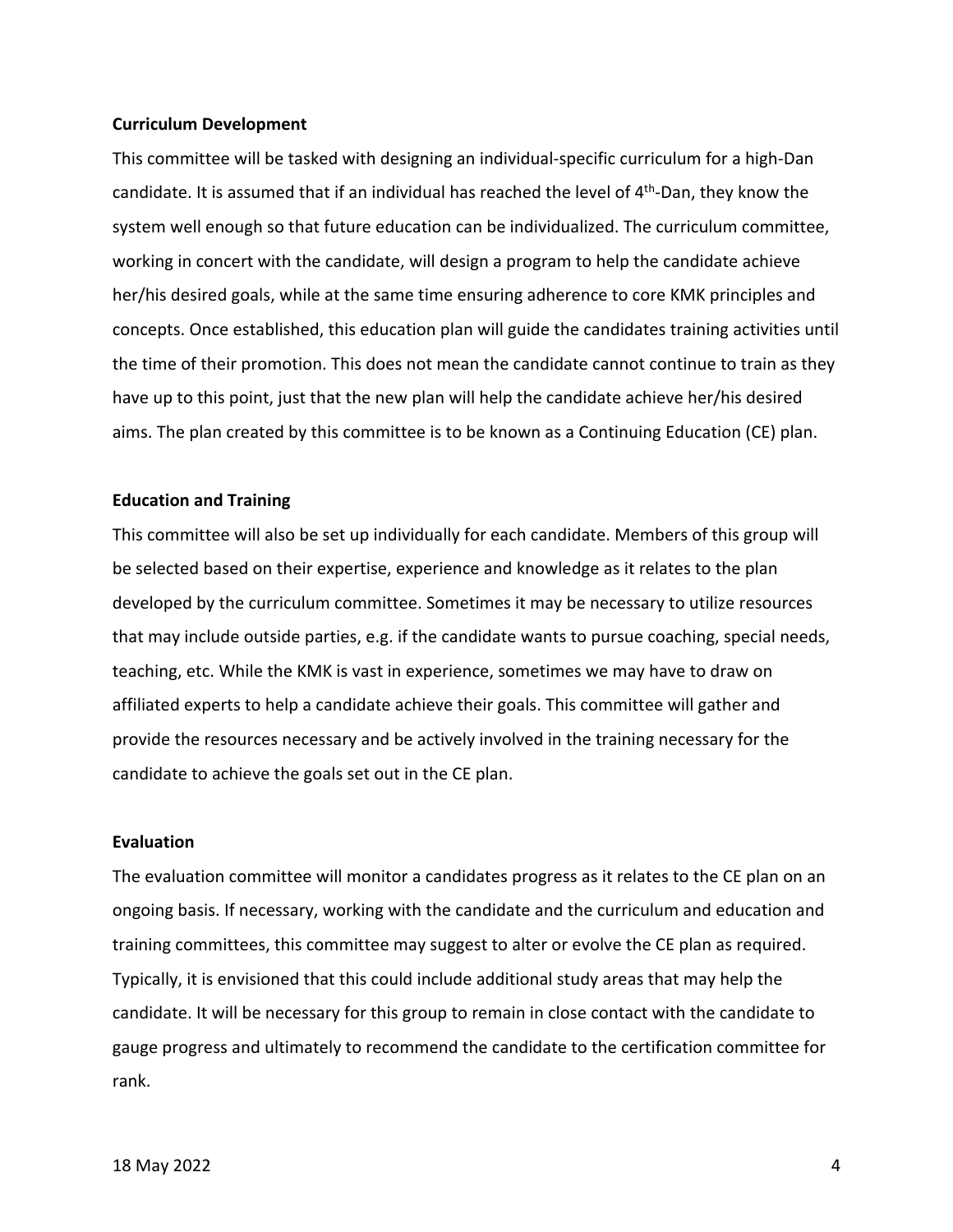# **Certification**

Once the evaluation committee believes the candidate has achieved the stated goals of the CE plan and has met all other requirements, it will forward its recommendation to the certification committee. This group will make sure the candidate has met all criteria (up to date membership, prior rank history, background checks, sexual harassment education, conflict of interest education, et al). Ultimately, the certification committee will hand off its recommendation to the Shihan Council, who will then make the final certification decision.

#### **Separation of Powers**

Much of this process is designed to expose the candidate to the KMK, writ large. It is intended to grant the candidate the opportunity to work with many members of the KMK to amplify the experiences he/she has had to date. It is not intended to strip the candidate's Shihan of authority, but instead to augment his/her teachings. To ensure fairness, the relationships of the four functions must have some independence, while at the same time a collaborative working relationship. Therefore:

- $\circ$  Curriculum committee members may be part of the Education/Training committee.
- o Evaluation committee members may NOT be members of the Education/Training committee or Curriculum committee.
- $\circ$  Certification committee members may NOT be members of either the Education/Training or Evaluation committees.
- o Each candidate will have an individualized program.
- o Each committee will be specific to an individual candidate.
- o Education/Training committee members cannot evaluate or certify.
- o Evaluation committee members cannot train or certify.

## **The CE Plan**

The candidate will have input into their CE plan. Depending on the candidate's desire, the curriculum committee will attempt to design a plan that best serves the candidate's aims and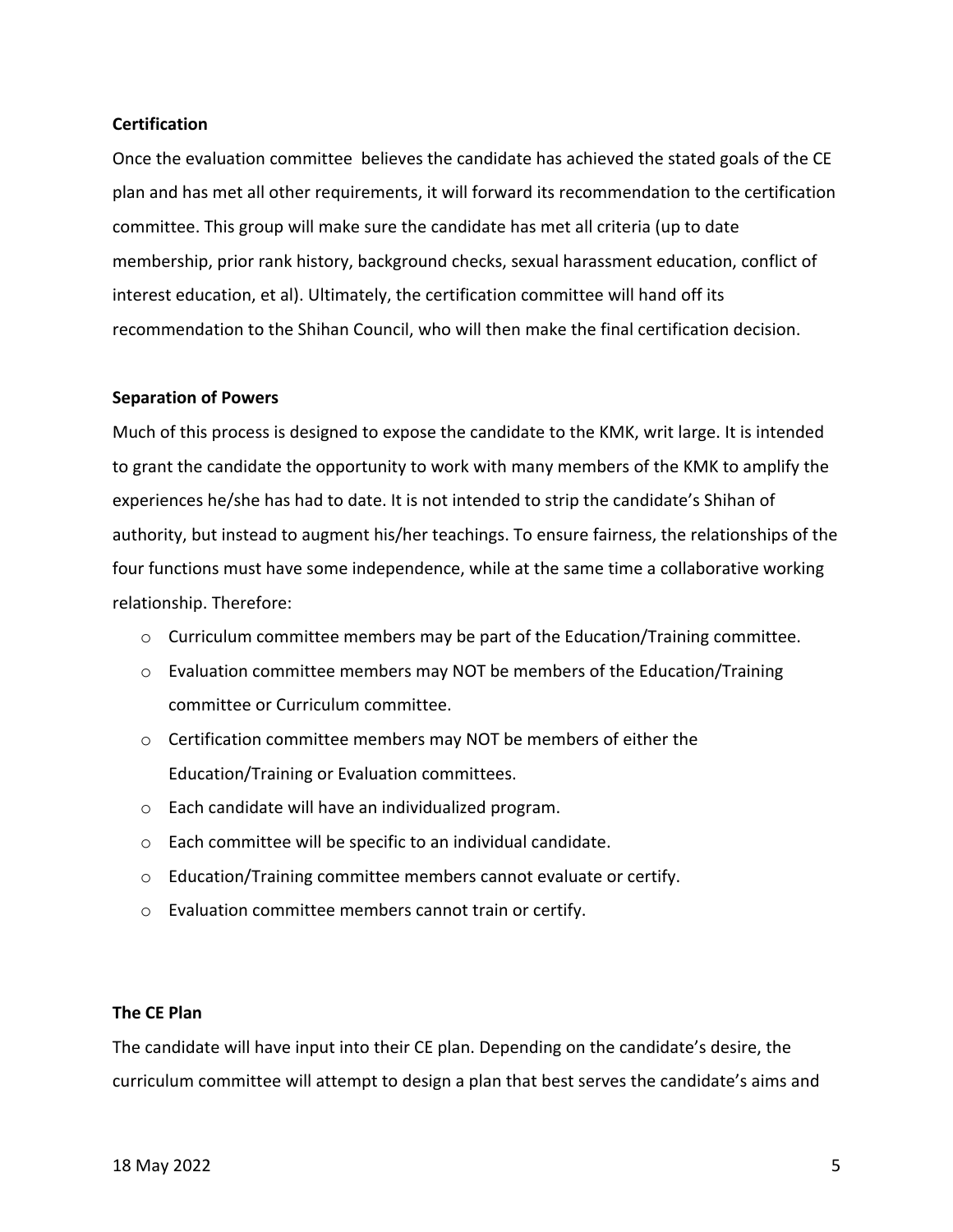the aims of the KMK. In designing a CE plan, the curriculum committee may seek assistance from others in the KMK, including the candidate's Shihan/teacher. A candidate's Shihan/teacher may be part of the candidate's Education/Training committee (subject to restrictions outlined elsewhere). As stated elsewhere, changes to the CE plan may be suggested by other committees.

- $\circ$  The CE plan is specific to a certain candidate.
- $\circ$  The CE plan should meet the educational focus and areas of specialization of the candidate.
- $\circ$  The CE plan will adhere to generally accepted martial arts principles.
- $\circ$  The curriculum committee may consider resources from outside the KMK, and if appropriate, outside the martial arts universe, e.g. an individual may utilize course offered by the USANKF, the USAKF or the AAU for coaching, or may use a course not specific to the martial arts, such as for first-aid or physiology.

# **Certification**

As part of its recommendation to the Shihan Council, the certification committee will prepare a brief report that includes the candidate's full martial arts history, the CE plan, membership status, and status of all other requirements (see appendices to this document).

## **Exceptions to High-Dan Ranking Guidelines**

Sometimes it may be advisable to promote an individual before they have reached the time-ingrade standard or may not have met all the criteria for advancement.

- An individual may be an exceptional learner.
- It might be helpful to the organization for a person to advance more rapidly or be temporarily advanced for a specific purpose.
- A member might be facing some kind of life event, such as illness.

Process for exceptions:

• The candidate will first approach his teacher and/or the Shihan Council (SC) with the request;